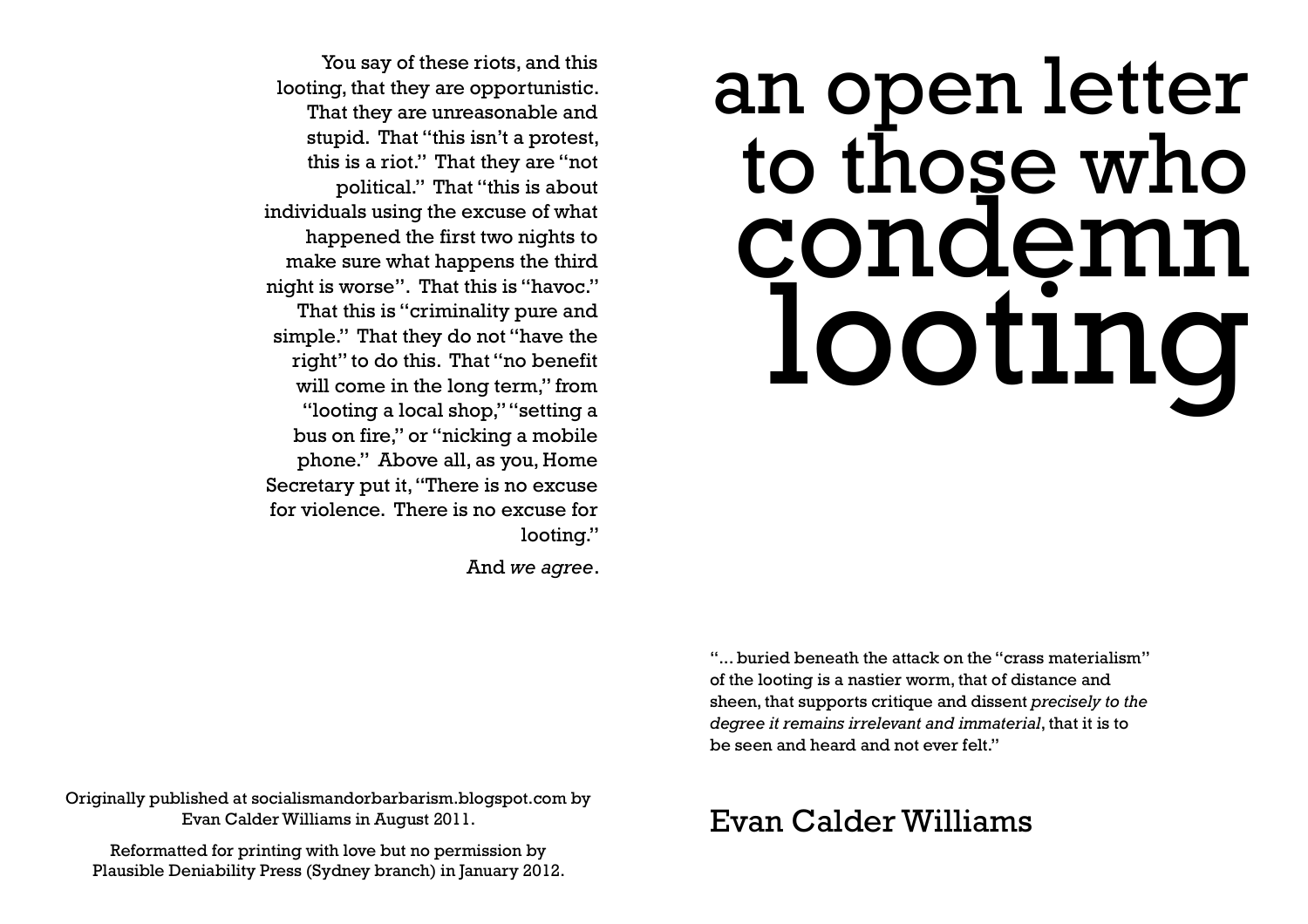Dear you all,

I fear we have nothing to say to each other.

What follows may therefore represent one half of a dialogue in the way that yelling at a iceberg does. Perhaps the sheer exertion of speaking - a certain quantity of hot air - will soften the surface a bit, but it's a pretty one-sided discussion.

After all, we've heard what you have to say. We too know the words by heart. We find it, at best, deeply unconvincing, and, at worst, bilious, evasive, racist, average, murderous pap not fit for mouths or ears. And there is very little that is best these days.

I expect you would say the same about our position, albeit with a different set of adjectives. *Juvenile, destructive, unreasonable,* and *naive* come to mind, if your previous history of accusations gives any indication. Unfortunately, given the structure of the media and the flow of information, we cannot but hear what you say while you can very easily continue to ignore what we do. Until lots of angry people are burning your city, at which point you might, in a fit of weakness, concede to listen to those who have some opinions on the matter. Unlikely, though. We live in noisy times.

It is too bad, though, because we actually agree on a few things. For you say of these riots, and this looting, that they are opportunistic. That they are unreasonable and stupid. That "this isn't a protest, this is a riot." That they are "not political." That "this is about individuals using the excuse of what happened the first two nights to make sure what happens the third night is worse". That this is "havoc." That this is "criminality pure and simple." That they do not "have the right" to do this. That "no benefit will come in the long term," from "looting a local shop," "setting a bus on fire," or "nicking a mobile phone." Above all, as you, Home Secretary put it, "There is no excuse for violence. There is no excuse for looting." (For a further litany and bestiary of speech, see here<sup>1</sup>.)

#### And *we agree*.

There are some points of difference, it's true. We don't think "these people" are "apes," rats," "dogs". But we believe that you truly see them that way, and that what happens now is not the reason for your belief: it is merely a confirmation of how you've always thought of those who are definitely more poor and often more brown than you. As for the claim that your error lay in that "we should

should be very clear in recognizing when a struggle is not one where one is welcome). Yet we strive to entirely abolish those separations. That is, to stop speaking of the looting *they* as if a different species. To stop imagining that what happens to "them" does not profoundly, utterly resonate, determine, and deform what life is like for those who may not feel a part of them. To do so is the crassest form of thinking class as caste, of making of the mass a sub-mass to which we do not belong, a trend and direction that does not exceed itself.

But for all these critiques of ourselves, all our slipping into distanced forms of condemnation and wishful thinking, still, yours is far, far worse.

Because you are not condemning those who loot because they loot. You have condemned them long before, condemned them to irrelevance and death. The fact that they loot just gives you some ammo in your long war of exclusion and denigration.

It is for this reason that we want nothing to do with you.

Because you, you who cry foul at any social programs that might exist to the side of labor, programs that might act as another circuit through which housing, food, clothing, medicine could pass to those who need it, you should not dare to let your thick tongues cluck at what follows from such an abjuration of care.

Instead, you just want to get to the cleaning up. In a sick parody of the viral spread of riot information through digital technologies, "mobs" are organized to sweep up. "Keep Calm and Clear Up" posters are made - *oh, how clever.* You urge all to keep a straight face, pull together, feel "beautifully British" after the defeat of those you do not consider British, and get on with it.

But it was you who pleaded simpering for both the anarchy of the market and its martial defense. Now, when it shows its full consequences, you might have the rare decency to remember your words and stay quiet.

You cried out for this bed to be made. Now you cry when you find it to be hard, when you find it too loud outside to sleep peacefully.

May you have neither rest nor peace til the heavens fall, ECW

<sup>1</sup> http://leninology.blogspot.com/2011/08/reactionary-birdsong.html 1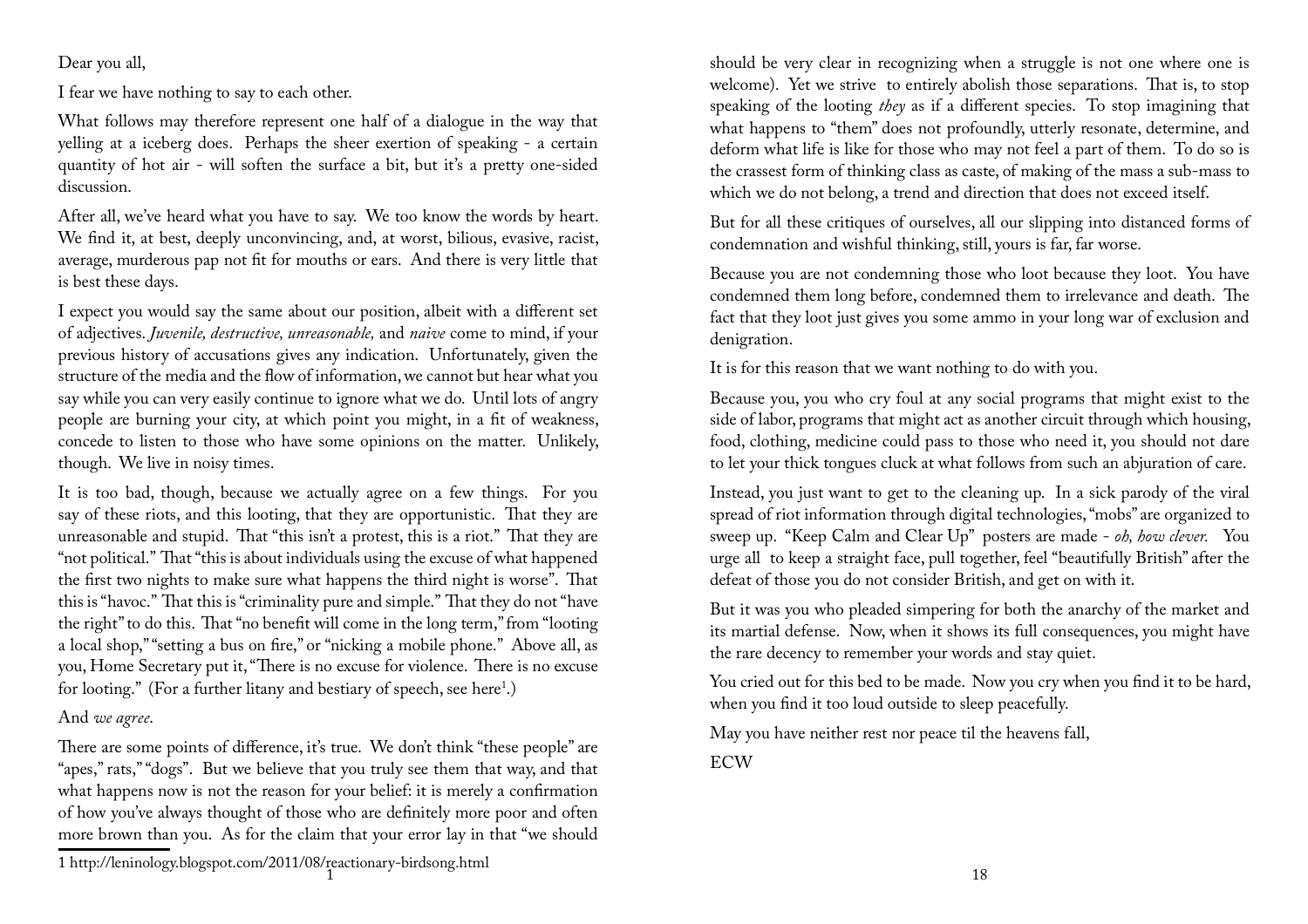particularity of communist thought and the elision of that difference that constitutes the most common attack on the thought and practice of those who aim to extend it: *you only know how to negate and critique, you just want to destroy, you cannot offer anything constructive.* 

What is happening in London of late has been a lot of destruction. Buildings and cars have been smashed and burned. Nothing is being constructed. There is not a blueprint, plan, or program. One speaks of social negativity, and it shows itself in the destruction of a portion of what exists. It indexes a hatred: a hatred of police, of a city that keeps them shunted off to the side, of windows that guard things that cost too much to own, of being told you need to make your own way and getting arrested when you try to do so, of all those who look suspiciously at them when they pass because they wear hoods and have dark faces.

But this is not negation as such, even as it is part of the process of it. Negation, rather, is the removal of the relations that sustain a given order as it stands. Relations like property, law, and value. It is not obliteration, not a razing to the ground, but the placing of all under doubt and critique, often of a very material order. (Property shows itself highly resistant to arguments, no matter how wellworded.) It is an acid bath: privileging nothing, it removes the consistency that excuses the existence of things to see them as they are, see what stands, what falls, what has long been poisoning many.

It is that very difference, that slim one, between destruction and negation that makes up the *we* that has been speaking throughout here. Destruction happens. Not unbidden, not automatically (there are individuals who make real decisions to do so), but it is a constant fact. What is rare is to seize - yes, "opportunistically" - its visible emergences as the necessary occasion to extend that anger and disturbance beyond its flare-ups into a real, lived, sustaining thought of negation. A negation that is, indeed, built, *built* of the bonds that come hastily into shape when the previous relations that kept things afloat commerce, policing, transportation, labor - find themselves tottering.

In this particular instance, what needs to be negated, which require analysis and development beyond what comes from material disorder alone, are, above all, two things. First, the designation of *political* as a way to disavow what happens as apolitical and hence wrong. Second, the clarity of fully opposed positions, even as they are fully necessary at times. (That is, the difference between you who condemn and us will not be going away anytime soon.) Yes, we recognize real material separations between populations and their class background (one

have helped the IPCC come closer to the Mark Duggan's family more quickly," it seems that you have already helped the police come plenty close to his family, in the worst way possible. One can't really say that it was the delay of the IPCC's approach to the family that is the problem here, can we? Doesn't it have more to do with the fact that he did not shoot at the police who murdered him?

Lastly, we disagree that "what we're witnessing now has absolutely nothing to do with" that shooting. And that is the real difference, the tiny crack between us that widens into a yawning gulf, a division that cannot be squared.

For we want to understand the world in its historical particularity, how and why it has gotten to be the way that it is, and why that is insupportable. You, however, simply want to make sure that it goes on as long as possible. Regardless of the quality, regardless of the consequences, regardless of anything other than your collected capacity to declare that *it's a nasty world out there, but at least we have*  our decency. At least we sit high enough to look out over the killing fields. At least we *got here by legal measures. And how dare they. How dare they.*

But despite this, you've said much that is entirely correct. Let us, then, begin with where we agree.

## 1. This isn't political

"Political" here would seem to mean "that which has the character of politics" or "that which pertains to the set of concerns and questions addressed by the activity and category called politics." That seems clear enough.

What is meant by politics, not in general and always, but when we speak of it now?

Politics is the management of the social (i.e. the messy realm that acknowledges that there is not one person but many of them) and its contradictions. It does so through institutional representation of varying scales of involvement, ranging from the fantasy of one-to-one direct democracy to the election of presidents by millions of people. It runs alongside economics, which also bears on, determines, and relies upon the sphere of social existence. The economic order we have - the reproduction of capital - dictates a set of social relations between people and their world, and it understands those people, their time, and their exertion as a *resource* to be managed, extracted, tended, and circulated. Economics manages resources, through a set of relations dependent upon the material abstraction that is *value*. Politics manages subjects and their needs, through a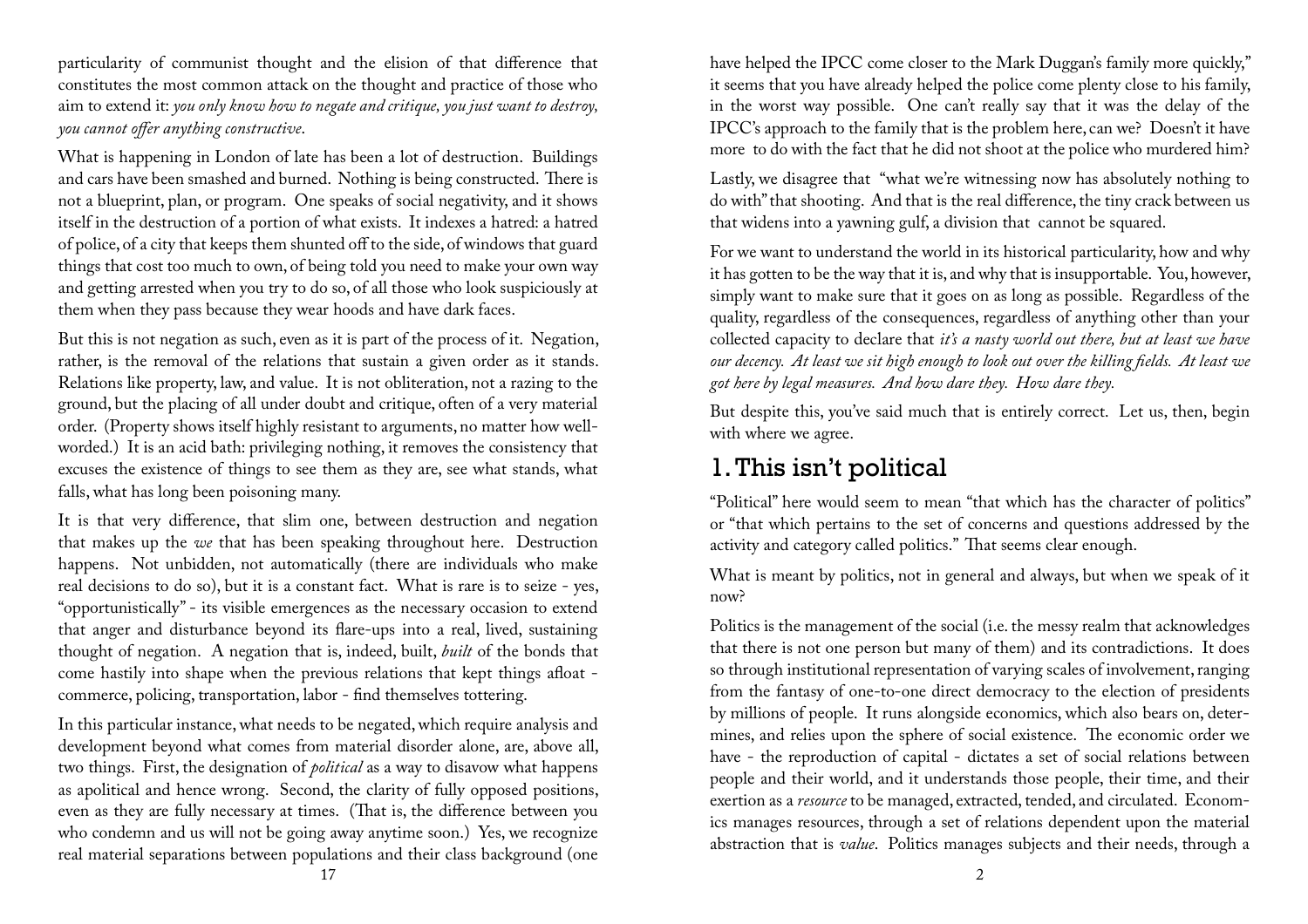set of representations dependent upon the material abstraction that is *citizenship*. One can't think politics without economics and vice versa, although there are periods of time in which one seems more determinant, in the first and last instance, than the other.

Given the polices you enact or support, it's hard to imagine you would disagree with this, although you probably don't like the language.

To take any account of this era, then, is to understand the rapidly increasing difficulty for either politics or economics to govern, handle, or structure the fact of masses, the fact of the social. This story shows itself most clearly in two ways.

First, the utter incapacity to provide adequate employment to an adequate number of people, such that the ranks of those who *cannot* be employed swells. This is a structural fact of the way capital develops. This is no accident of bad governance, though there is loads of ineptitude across the ruling board. This is not the fault of a "soft" immigration policy, in which growth rates would somehow have weathered the general collapse of manufacturing profitability for nearly forty years if only Britain could have been kept white, if post-colonial meant that those in the ex-colonies stayed put when the Empire found them too unruly to manage.

Second, the slow bleeding, coupled with a recent gutting unprecedented in its severity and rapidity, of the carcass of the welfare state, through attacks on social programs, housing, and pensions. Such that the ranks of those who are employed, but not rich, and those who cannot be employed are further distanced from the means to adequately reproduce their own lives and those of their friends and families. This inability to do so is coupled with the present and vicious face of an old fact: when the poor get poorer, their needs - and desires, that thing always mocked by the upper and middle classes as if wanting something you can't afford means you are a moron - do not have the good grace to disappear. They get more desperate, the zones of the city get more rigorously divided, and the police get rougher.

These are the basic axes on which we turn and which hang, deadly, over the heads of the mass. In short, the conditions which ground politics and economics - namely, citizenship and value - and produce the grounding assumption that both are *natural* and *ongoing* are in a shuddering, terrified disarray.

To say, then, that these riots and this looting are "not political" is to understand something very key indeed. Namely, that politics as it heretofore stands has

2We cannot allow our critique to remain critique at a distance. We cannot remain afar and venture claims as to what "they" should or should not do, anymore than we should call on the state to do what it will or won't do regardless of our urging. To do so is to fall back onto the logic of condemnation, to appraise and judge a situation in which one takes no part. If one thinks that the rioters should attack large corporate stores instead of local businesses, one should encourage, actively, on the ground, with an armful of bricks, the former rather than merely denouncing the latter. If one thinks that there should be a formal organization and structuring to what is happening, one should start doing that, rather than bemoan their lack of classical political form. If one thinks that what matters is to defend, with force, homes and businesses, then one should do that, together with others who think that, rather than wait for the police.

(This is not to say that the only thing for people to do is to put themselves in violent situations in which they could be hurt or killed. It is only to say that condemnations or suggestions of this order are irrelevant if they are not a material practice. Those who, understandably, want no part of this should take no part in it. They also should not condemn it or purport to give it advice.)

For if we insist on thinking the insurrectionary aspect - that is, what makes of this more than just "criminality" and consumerism run amok, as it has been claimed - of what is happening, we see that it does not lie just in the severity of the violence or the degree to which it rattles the state. Alongside from the fact that many of those rioting are *getting themselves* organized in a very serious way (even though it does not look like what people recognize as political organization), the insurrectionary character is also, strangely, in the fact that shopkeepers and others are *taking care of themselves*, with baseball bats, that they are acting *against* an insurrectionary situation. Because it is here that there is a falling apart of previous lines of assumed allegiance, that there is a massive rupture in the consistency of every day life. A rising up not of all against the state in a clear division, but a rising up on many fronts. A boiling over of contradiction that indexes the full delegitimation of the state's capacity to manage its population in the eyes of that population. A taking action without waiting for the mediation of the police. Is such a thing pretty? No. Not in the least. But it is part and parcel of the negation of the given.

**3** From this is perhaps the key distinction, albeit one that appears initially a  $\mathbf{3}$  flight into the overly abstract. That is, we have to insist on the difference between *destruction* and *negation*, for it is this difference that constitutes the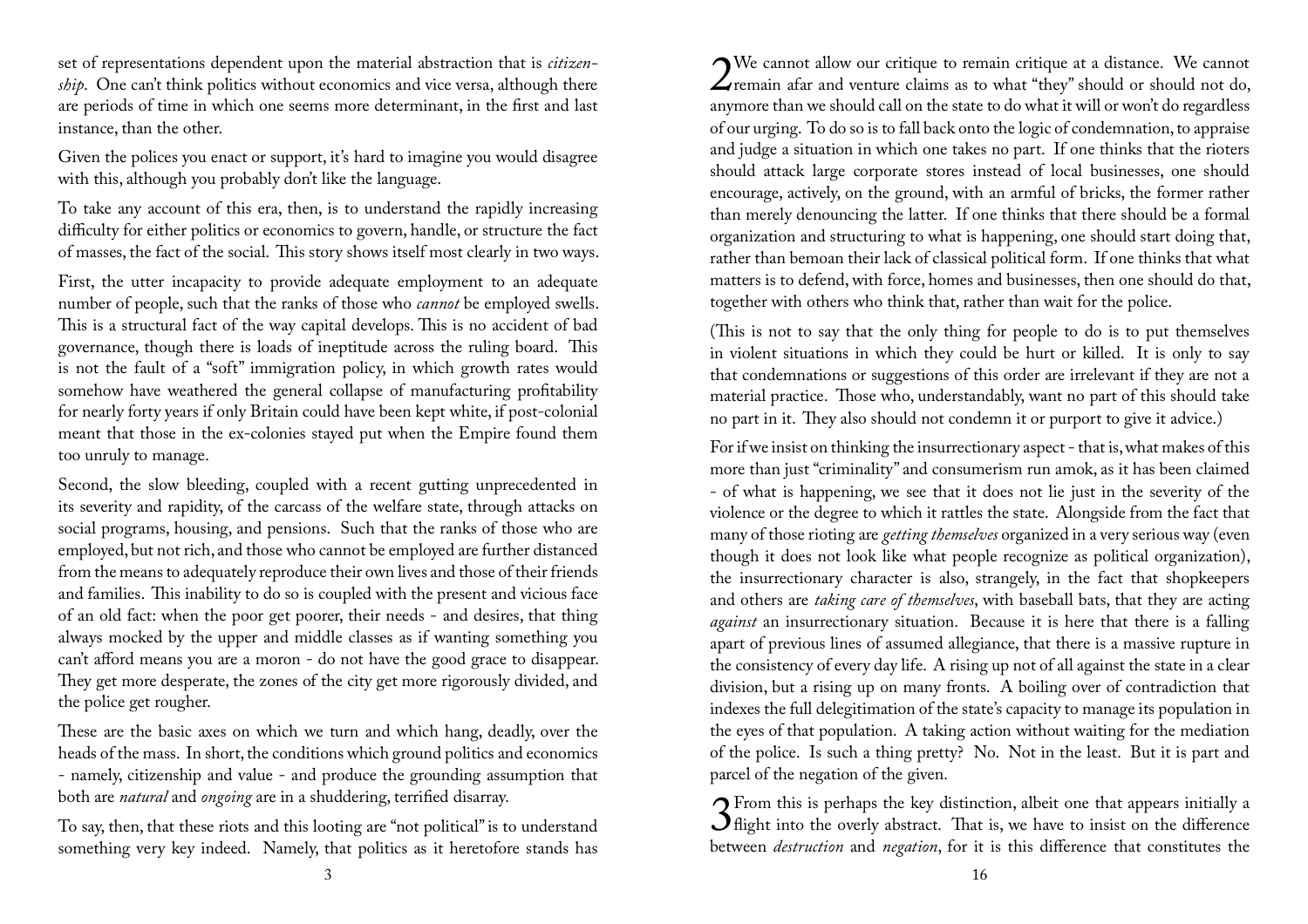is found in the street, at one another. And you've long welcomed this state of affairs.

It was this that Hegel meant when he wrote of cunning, of the way in which the general idea - here, the ceaseless preservation of capital and its relations doesn't pay its own penalty. As he put it well, "It is not the general idea that is implicated in opposition and combat, and that is exposed to danger. It remains in the background, untouched and uninjured." And it allows the particular - the passions, desires, needs, days of those who live within and beneath it - to contend with one another, to hurl themselves against property and bodies. Sometimes, rarely, the passions exceed the idea and threaten to derail it, if only for a while. This may be one of those rare times, in all its bloody confusion and urgency, in which cunning stalls and slips.

Because people are going to get theirs, one way or another. Too bad if it doesn't sit well with you. Too bad for all of us that it comes to this, as there's no doubt that this will come to nothing, insofar as one might imagine coming to *something*  as the construction of forms of collective action, development of infrastructure, and capacity to make otherwise. That clearly is not what is currently at stake.

But here we speak to ourselves, not to you, because for all your cruel inanity, we are far from innocent in the failures of thinking. And we - this amorphous we, but not "the left", however that may be defined - have slipped on at least three fronts.

1 We cannot allow the severity of what happens to occasion or excuse a call for<br>the police to reinstate order. This is not because of social disorder being good We cannot allow the severity of what happens to occasion or excuse a call for or bad, those childish words tossed around. It is because *it is not for us to call*. It is what will happen, regardless of our opinion. As such, if we have anything to say about it, it can only be a critique of a) the way in which that kind of response is precisely what brings about situations like this in the first place and b) the way in which this situation will be used to retroactively justify the ongoing treatment of the poor as criminals, the very treatment that engenders such an explosion.

We utterly reject any such auto-verifying realism, anything which will confirm your condemnation. We do not consider it coherent to think that the solution to this "problem" is the further and more relentless application of that problem, the criminalization of the poor. We do not think that the confusion of the time justifies such a perversion of reason or its outcomes.

shown itself, for many years and more clearly than ever, to be utterly inadequate in addressing the concerns and needs of those who barely fall beneath its shadow to start.

To mourn this fact is merely to insist, as you do, that "these people" should go back to their parts of the city and to the official channels of complaint, the ones that can be recognized as political, that you can know as such when you see it (even extending as far as a peaceful rally that knows when to go home!). Back to taking impossible shelter beneath a relation that has serves only as a dividing line that keeps them out. Back to *not being considered as viable political subjects*. As such, only when they act "not politically" (skipping the mediation of citizenship and representation to appear) does that term even appear, as a negative definition. But you've never understood them "politically." You look the other way and hope that they do the same.

But we are in Janus times, albeit ones where the two faces are wrenching their shared head apart in an attempt to spit in the face of the other.

Riots are the other side of democracy, when democracy means the capacity and legitimacy to vote into place measures that directly wound the very population they purport to represent.

Looting is the other side of credit, when credit entails the desperate scrambling of states and institutions to preserve a good line, cost to those who might borrow that credit be damned.

(It is, to be sure, a coincidence that these specific few days have seen at once the riots, the lowering of the US credit rating, and severe turbulence on stock markets. But it is not incidental. Rioting and looting are as old as the economic extraction and political management of populations. In a time in which such extraction and management stop working so well, in which *work* itself is seized up, how can stopping and seizing not come more to the fore?)

And "havoc," that which is being wrought? One of the earlier meanings of the word was not destruction as such (the thing wreaked) but the cry uttered that was the sign and injunction to start plundering. You cry havoc.

Havoc, then, is the other side of *class*, which itself meant - and means - both a division of people into classes for the purpose of extracting wealth (taxation) and a calling to arms. Havoc is held off by class and threatens to overwhelm it, the anarchic turn of stealing and laying waste that illuminates, negatively, this other relation, of legal theft and sanctioned destruction of lives and resources.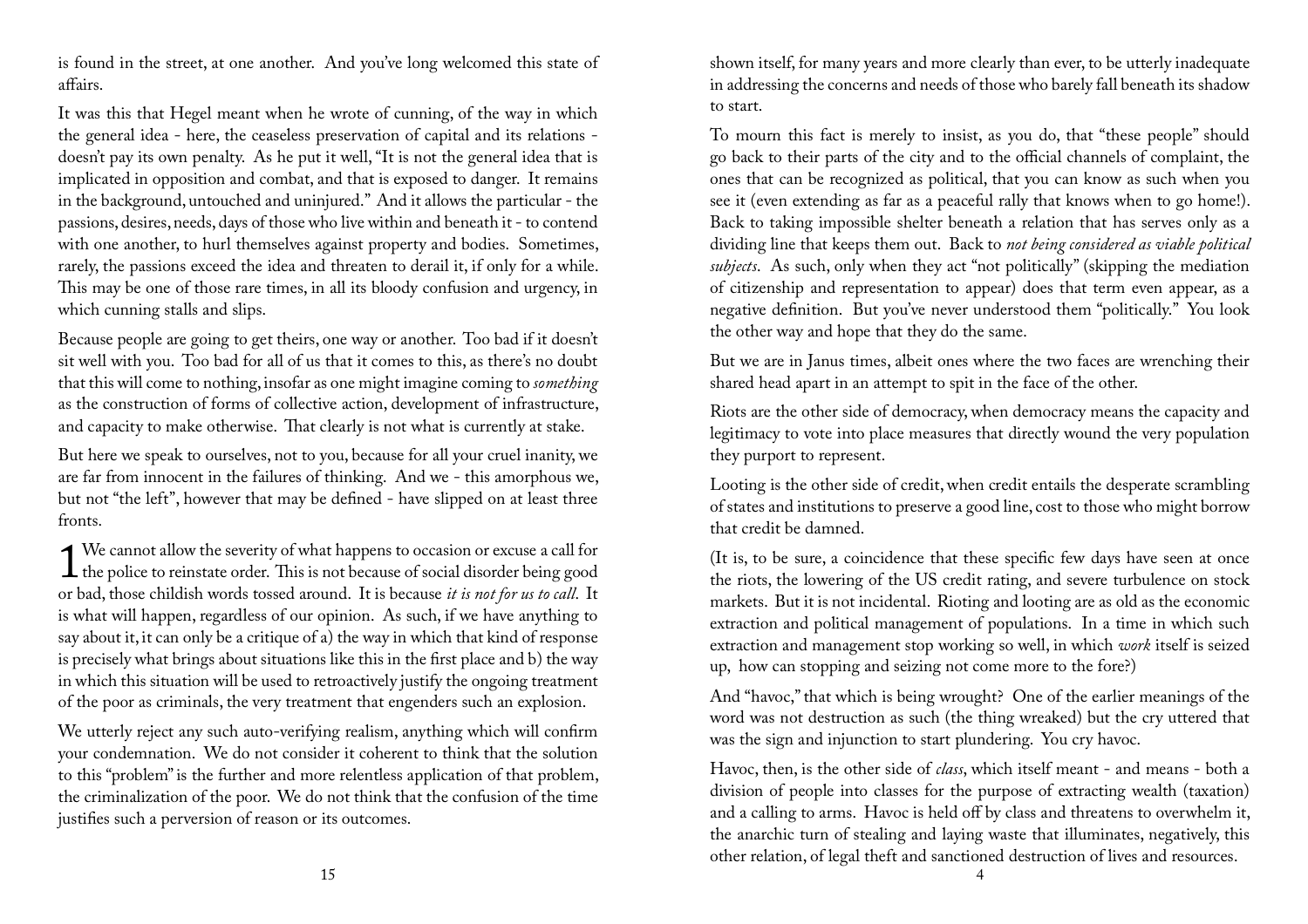Havoc is the basic criminality of class. Are you surprised to see that it is hard to contain?

## 2. This isn't fair

This is a common rejoinder, and again, it is entirely true. Folded into it is a fully legitimate recognition of the damage and trauma being done, primarily through loss of property, to many who clearly are nowhere near rich, who also scrape to get by, who build up a small life over many years.

And for those who would ask us, in hopes of mocking us, *yeah, but what if it was your house? Your car? Your shop?* we say:

We would be furious. We would be devastated. How could we not?

Because the point here has nothing to do with "legitimating" violence or with disavowing the shock and horror of those caught in the crossfire. It is that insofar as the very standard of the political collapses, insofar as its basic capacity to adequately capture and express the contradictions of an enormous mass of lives, so too its basic conceptual standards.

Above all, the very notion of *compromise* which is fundamental to the blockage of real attempts to intervene in disastrous situations. The very idea of a costbenefit analysis. And joined at the hip to economic concepts, the notion of equivalence and equality, such that you could adequate between the suffering and rage of desperately poor teen shat on by the country that mocks, loathes, and criminalizes him and the suffering and trauma of a poor shop-owner whose store was looted, whose capacity to get by is already stretched thin by gentrification-fueled rents, economic downturn.

For us to genuinely think beyond the deadly impasse of politics is to reject these forms of evaluation and weighing. To abjure fairness. And instead to say:

It is brutal that people are so cut off from access to bare necessities that they have to sell drugs and are consequently jailed for life for doing so.

It is brutal that a family watches their home burn because of a riot.

It is brutal that police shot first.

It is brutal that people need to defend their stores with baseball bats, in fear of losing them.

It is brutal that people have to spend their lives working in those stores, in fear of losing them.

But we will say that there is a basic ethical injunction of the present, and it is closely connected to this. It is the structuring condition of the real movement of what has long been called communism.

It is not the redistribution of wealth. It is the redistribution of poverty, which occurs in the process of those who have nothing finally starting to get and take theirs.

From this, the only ethical grounding we can have, and the only one we need, is to understand that there are two options, and they are mutually exclusive.

There is that which more evenly shares across us all the staggering violence and contradictions of our present.

And there is that which continues to demand that those most brutalized and left to fend for themselves should continue to bear the brunt of the trainwreck of contemporary life.

You insist on the latter, and you find plenty of ways to justify and reinforce this. We insist on the former. It is messy. It is harder going. It's been so for a very long time. And it will only continue to be so, more and more, the worse things get, the more you continue to parrot your skipping record of key phrases, while behind your words, jails crouch and swell, armies bristle.

## 7. There is no excuse for this. It is just destructive

All the more because there is no excuse. There is no order or structure that excuses those who insist on the latter. Not in theory or concept (which may be easy enough, to put these words in our mouths and hands), but in doing what they need to get by and to not accept that they should *just* get by. That they may want, that they see everything that there is to offer that they can't have. That they are pissed about this. And now, they aren't having it.

There is no excuse for this, but this is a time in which one either makes excuses or takes them.

You make them. We stand both with those who take them and with those whose lives are disrupted by a situation in which such a taking is necessary. The very language of victims is wrong. But nevertheless, we can say that it is not true that you are on the side of those who are losing small businesses. It is the way in which you have left some to rot and allowed others to exhaust themselves in trying to go on that means that they will pitch themselves, and whatever rubble

5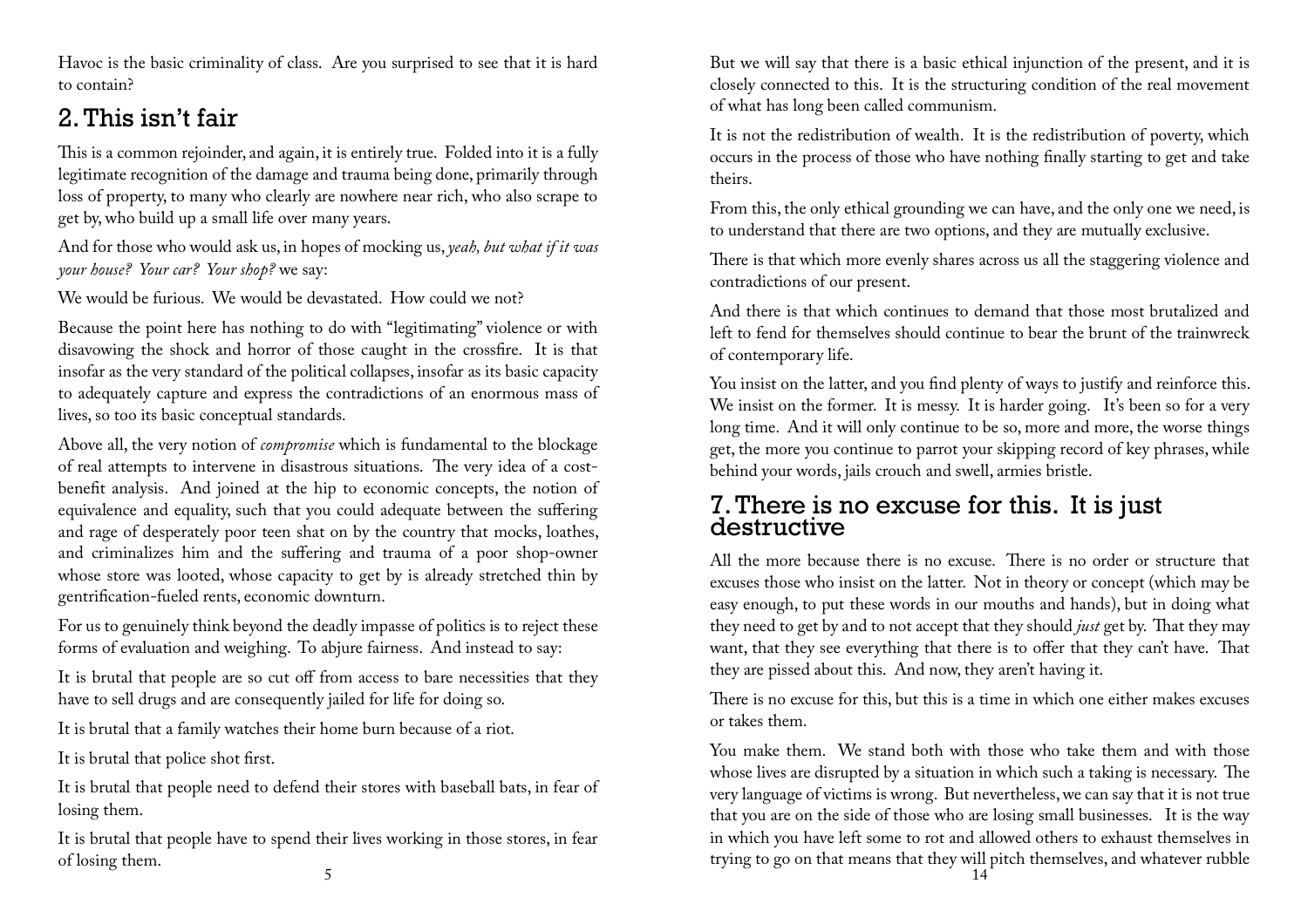extremely poor through the middle class and back again, there are those who are stellar, those who are mediocre, and those who are vile.

The difference is solely in how these tendencies get expressed. Those atrocious humans with enough money to stay within the law express it by beating their wives in private and cheating their workers out of fair wages. Some of those without the money to do so are those, in recent days, who are indeed acting horrifically, savagely. Anyone who justifies this is a moron, and we have as little interest in fetishizing all violence as such as we do in condemning all those who riot because some people are nasty pieces of work and see a good chance to fully act as such.

But it is entirely unacceptable to extrapolate a general case from this. As it is to imagine that you could clearly sort out a few very nasty people from a situation in which many people have lived through some very nasty situations and, frankly, don't care a whit about offending the propriety or ruining the property of those who have had an easier time of it. Who know very well what they are doing.

Those who speak of looters as "mindless" are saying, in essence, that they literally cannot fathom a state of mind in which it would make perfect sense to loot. That it might be a very conscious decision. That they have no interest in grasping why some people may not find these distinctions - between local and corporate, for example - to matter much.

We understand why such a desperate rescue measure of condemnation is necessary, though. For what is at stake is less the prospect that people will support what happens than the very real fact that what is happening is a rupture of the enclosures of rent, privilege, and race, that are supposed to keep the poor in their part of town, where they can be left to "prey" on one another, in zones from which all social services are abandoned other than the police.

Therein the common refrain ringing out all over now: *I can't believe this is happening in X. I've been following the news, and it seemed far away. I never expected it to happen in X too.*

One can never expect this, the passage from a designated zone of poverty to a partially generalized impoverishment of the city as a whole. It necessarily comes as a moment of horror, even without a moral condemnation, for it is the coming apart of clear lines of demarcation and restriction. It is an unbinding. It leaves buildings and cars as black skeletons, and it does not have a general hovering over the battlefield map. It spreads.

None of these are mutually exclusive. They are all true. But it is precisely that notion of restricting dissent and struggle to "politics" that performs the operation of grouping them into sides, such that you could balance and weigh them.

They are incommensurable. They are also consequences of the same set of relations that make it extraordinarily difficult for much of the world to live.

And we are in a time in which such a double condition, of that which cannot be measured and that which cannot be accidental, rules. It rules in the breakdown of sides, of the metric of fairness, in the upsurge in the midst of all that we thought could be clearly divided. It is a scrambling of poles of identity. One doesn't defend a riot. It is not "good" or "bad." A riot is a scrambling of positions of belonging and of judgment.

Often, it is an internal dissolution of what might have appeared common lines of class.

It involves situations the likes of which we are sure to see more, the turning of the hopelessly poor against the poor-but-just-getting-by, between shop-owners and looters, between workers and rioters, between those breaking the windows and those who clean them, and, internally, between individuals themselves, who cannot always be split into one or the other.

This seems the way things are going now and are likely to go more in the coming decade, as the state recedes and regroups, intervenes brutally in explosive moments, but largely leaves both sides of the same poor to fend for themselves and to fight one another. They, and you, will come in only at the end to clean up the mess, take photos with brooms in hand, wring those hands, hope that everyone learned their lesson, and get back to the business of ignoring the legitimate concerns of those who are still there.

And of course what happens is terrifying, thrilling, idiotic, sad, staggering, and inevitable. Of course. We never expected anything otherwise. And neither did you.

### 3. They are just being "materialistic," stealing things they can't afford

Do you really expect people to riot immaterially? You expect them to loot only what they could afford?

But as before, we agree in the letter of your condemnation: people are taking this material situation as an opportunity to steal things they cannot afford - or can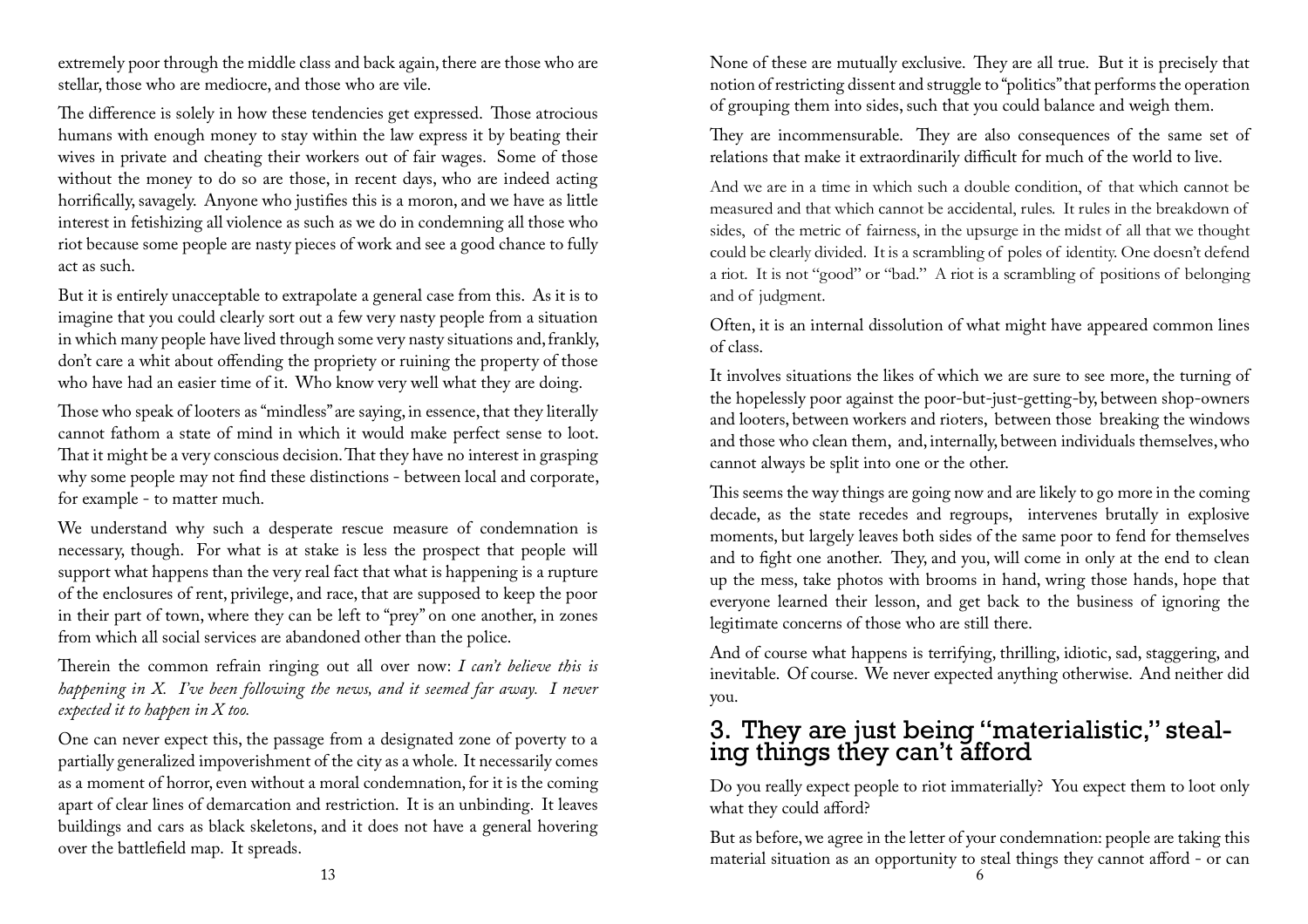only with real difficult - to purchase. That is entirely true.

But in saying so, there are two separate issues, twin intertwined strands of bullshit.

First, this recurrent accusation of "materialistic" signals a broader refusal not of consumerism - with which you are well familiar and for which you cheerlead fullthroated - but of the material fact of social disruption. To speak, with disdain, at the materialistic nature of these days is to speak, beneath your tongue, of a desire that people should go back to "protesting" in ways that remain representational: be counted, be seen, be ignored, go back to the places they live, remain there. It marks your horror at what it looks like for "protest" to become material, and, at that point, no longer protest.

To recognize this is not to give up any degree of judgment: one can of course and should - think hard about the inflections of this shift, about what it means for this *material critique of the city* to hit indiscriminately, to not differentiate between corporate chains and "local business." And to think hard about this means to act in such a way as to contribute to that inflection, to throw oneself into or in the way of it, as one wishes. But buried beneath the attack on the "crass materialism" of the looting is a nastier worm, that of distance and sheen, that supports critique and dissent *precisely to the degree it remains irrelevant and immaterial*, that it is to be seen and heard and not ever felt.

More particularly, though, this condemnation of being "materialistic" marks both a startling absence of self-reflexivity and an insistence on pathologizing, racializing, and dehistoricizing the poor and angry.

Because let us be very honest. You who work, who have the opportunity to do so, who perhaps had it handed to you or who fought tooth and nail to get that opportunity, you who "earn an honest living": do you truly work only to cover the bare necessities? Do you work just enough to pull off a base level of caloric intake, a hair shirt, an empty room, an indulgent pint at the end of the week, and bus fare to get you to your job? Do you disdain desire beyond that?

No. You don't. We don't. Even if you are among those who can rarely afford them, you want, and you work and scrape and cheat and borrow to get, expensive trainers, big screen TVs, sport utility vehicles, prams that resemble sport utility vehicles, expensive vodka, pants with the name of a certain brand on the ass and that make your ass look good, earrings, cologne, cigarettes that don't taste like cardboard, video games, diamonds, good quality beef.

#### protest.

A protest is that which one has the right to do. It is that which you recognize the minute you see it and forget as soon as it passes from your immediate field of vision.

Perhaps the worst article of your faith, the thickest bile on your tongue, is to now dare to suggest that 1) there are some legitimate concerns behind this, 2) that, as Tim Godwin (Acting Commissioner of the Metropolitan Police) put it, "they are conversations we need to have, but they don't excuse what is happening", 3) the riots are not going to make those conversations happen, and 4) people should return home to start having those conversations, assured (and scolded) that if they just made use of the proper channels of voicing their opinion voting, community forums, pre-sanctioned marches, letter writing campaigns - then those with the power to materially better these situations will happily consider doing so.

To simultaneously assert that this havoc is not the way to be heard and to encourage people to return to the modes of giving voice to rage which you have concretely proven for the last decades to be utterly uninterested in hearing is to directly and unequivocally tell them that they are heretofore mute. That there is no possible manner of articulating a position that will be registered or taken into account.

(To say, as some of you do, that these unfortunate events show that we all should need to listen more closely now is to admit - *gasp!* - that violent disorder actually gets attention. But you couldn't possibly be saying that...)

Unfortunately for you, though, a riot is not a mode of language. Especially not a persuasive one. It is not trying to prove a point or win you over. It comes out of the frustration of mouths that may as well be without tongues for how much they are heard. But it is not a speaking. It knows damn well where that gets us all.

### 6. This is indiscriminate violence, it isn't being targeted

Another point of clarity is crucial here. Despite what you think, class status and human decency are not identical. (Barring the rich, who are almost universally rapacious assemblages of fecal matter and ego.) It's a shame, as it would make class war so much easier, divisions of allegiance so much cleaner. But from the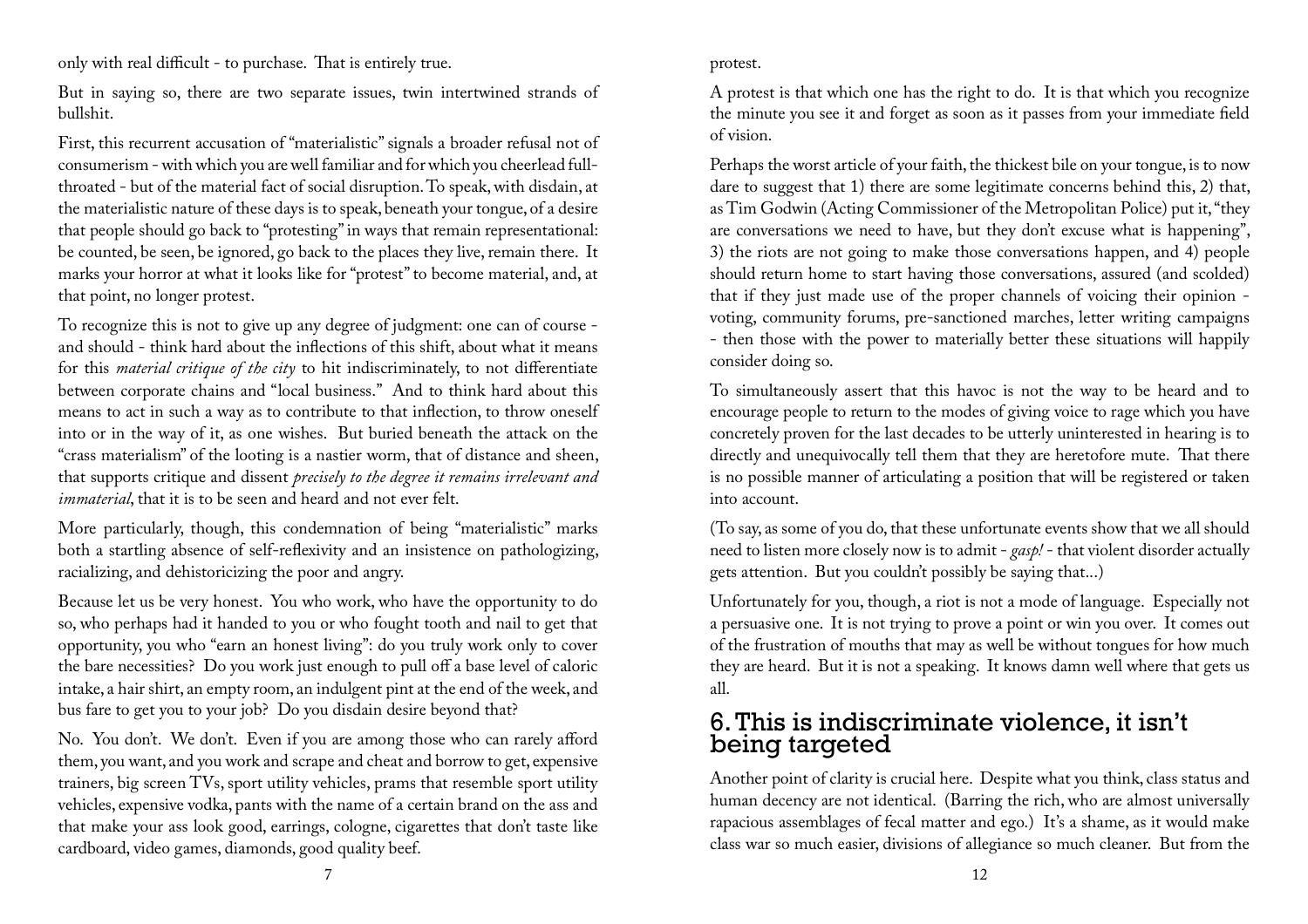ransacking consumables or goods for home use. (Besides, having a huge flatscreen TV doesn't make it any easier to pay the cable bill.) For immediately after the looting of an electronics store, people were immediately trying to hock laptops for 20 pounds, something close to 2.5% of their original retail value, if not less. Meaning not only that one sees the much-fêted entrepreneurial spirit that the working, and non-working, poor are supposed to combine with their bootstraps to pull themselves out of poverty.

It means also that your claim that it is somehow morally reprehensible, or tactically misguided, for people to take these items instead of the "bare necessities" is, strictly speaking, an idiotic one. Are we to insist that along with restricting the scope of their desires, the poor are not supposed to understand the fundamentals of exchange-value? That they should have been loading shopping carts with flour and beans, rather than with computers which could, in theory, be sold for a larger quantity of flour and beans? Or kept and used, because access to the internet, the ability to write friends or stories, to listen to music, to look at photos of those you love or might like to: last time we checked, poverty doesn't abolish the desire to try and enjoy the existence one has and to share that with others, however blighted this era may be.

So indeed, they are being opportunistic. They are taking the excuse of a "legitimate cause for concern" (the murder of a young man), and they are using it to produce a situation in which one can access material goods and wealth which they are otherwise banned from touching.

To blame anyone for this is to share in a profound and inane mystification of the world. As though the basic workings of capital were not fundamentally oriented around the seizing of opportunities. (Such as, for example, taking the opportunity of excess populations of the poor and the global character of labor to keep wages down.) As though only the poor took opportunities. As if one should be restrained from taking a risky chance to better one's life.

As if fighting, in however "loathsome" and violent a manner, against a loathsome and violent social order was supposed to remain political and therefore ignorable. As if, after all, the stakes of all this was not material, not about how one does or does not live a life, not the very disaster of the social.

### 5. They have no right to do this. This isn't how you protest.

Of course they have no right to do this. It is for that reason that it is not a 11

(Or worse, you play at being above that. And so you want a brand new hybrid, soap made from hemp, something locally farmed, a flat with bamboo floors, the complete works of Matthew Arnold.)

And so, even before the question of criminality emerges (how those goods get gotten), you are condemning the looters for something else: for wanting the very objects you want.

You are condemning them for your desire.

You are declaring that desire to be abject and unacceptable, as soon as it is untethered from the legitimation of labor. You think, then, that they are supposed to desire and be refused its payoff. That such is the fundamental condition of the poor: to want and to go wanting. That want is supposed to be identical to access.

Such that when you bend the stick toward counterfactuals (as many of the condemners slightly left of center do) and say, *well, it would be different if they were just taking food, nappies, medicine, you know, the things you need to get by*, what is being said is that they should steal only goods of a quality equivalent to their social standing. The poor, whose standard of life is not very high, should have goods whose standard is not very high. They should not be taking pre-rolled cigarettes. They should not be taking champagne, or at least not the good stuff and only for special occasions. They should not be taking large televisions. For *they do not deserve these things*. And they should know better.

And you are misunderstanding this, fundamentally, if you reduce it to simply a desire for goods. An act of taking is not a neutral redistribution of commodities on the market.

For what is it to loot? To loot is not to shoplift. It is not to steal, which implies the coherence of a relationship between potential property owners, from the one who owned it to the one who takes it, such that the latter comes to own it, as property, however "ill-gotten." This is not looting. Looting is not consumerism by other means. Looting is going for broke and, in so doing, breaking down the consistency of property as a title and a transfer between particular subjects.

Looting is necessarily collective: fantasies of a proletarian Rambo aside, it is not a solo endeavor. It is a horde of people taking everything, for it implies also the total nature of the theft. Not tactical, nor careful, not sly. It is a moment of total abandon, defined by the fact that it treats all it comes into contact with as within reach. The verb is just a version of the noun *loot*, which means "booty" or "stolen property." And so too the relation it has to the stores, streets, city, and world in